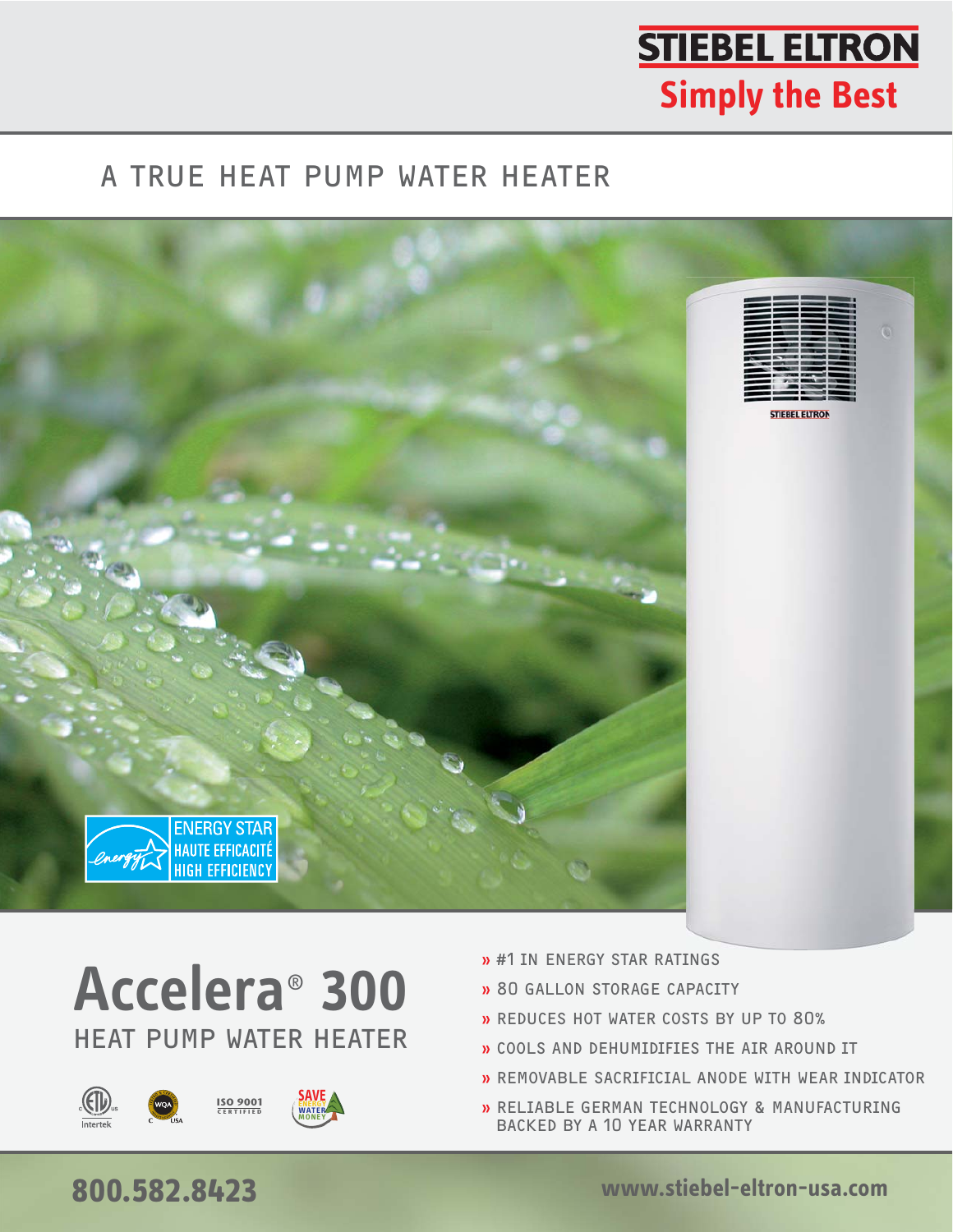#### SAVES ENERGY WHERE SOLAR WON'T WORK



The Accelera® 300 can extract up to 80% of its energy requirements from the energy in the air around it.

#### **Energy from nature.**

The beauty of heat pump water heating technology is that the amount of electrical energy needed to create hot water is greatly reduced compared to a conventional electric tank water heater. Every watt the Accelera's compressor and fan use generates 3-5 Watts of hot water. The higher the ambient air temperature is, the greater the efficiency of the unit. This ground breaking technology redefines the efficiency a water heater is capable of.

In a warm climate, the unit can be placed either in the garage, where it takes heat from the outside air, or inside the house, where it helps with the air conditioning load. In a cooler climate, the unit is typically placed in the basement where it also acts as a dehumidifier. You get hot water at a discount and a dry basement as well.

If the heat pump cannot keep up with the demand for hot water then a specially engineered 1700 W electric backup element supplies additional heat to the water.

The 80 gallon tank is designed to give 50 gallons of hot water before the backup heating element activates.



**Accelera**® **300 Efficiency rate: COP measured according to EN 255.3 as function of ambient air temperature at 70% r.H. based on 59˚F / 15˚C cold water temperature**

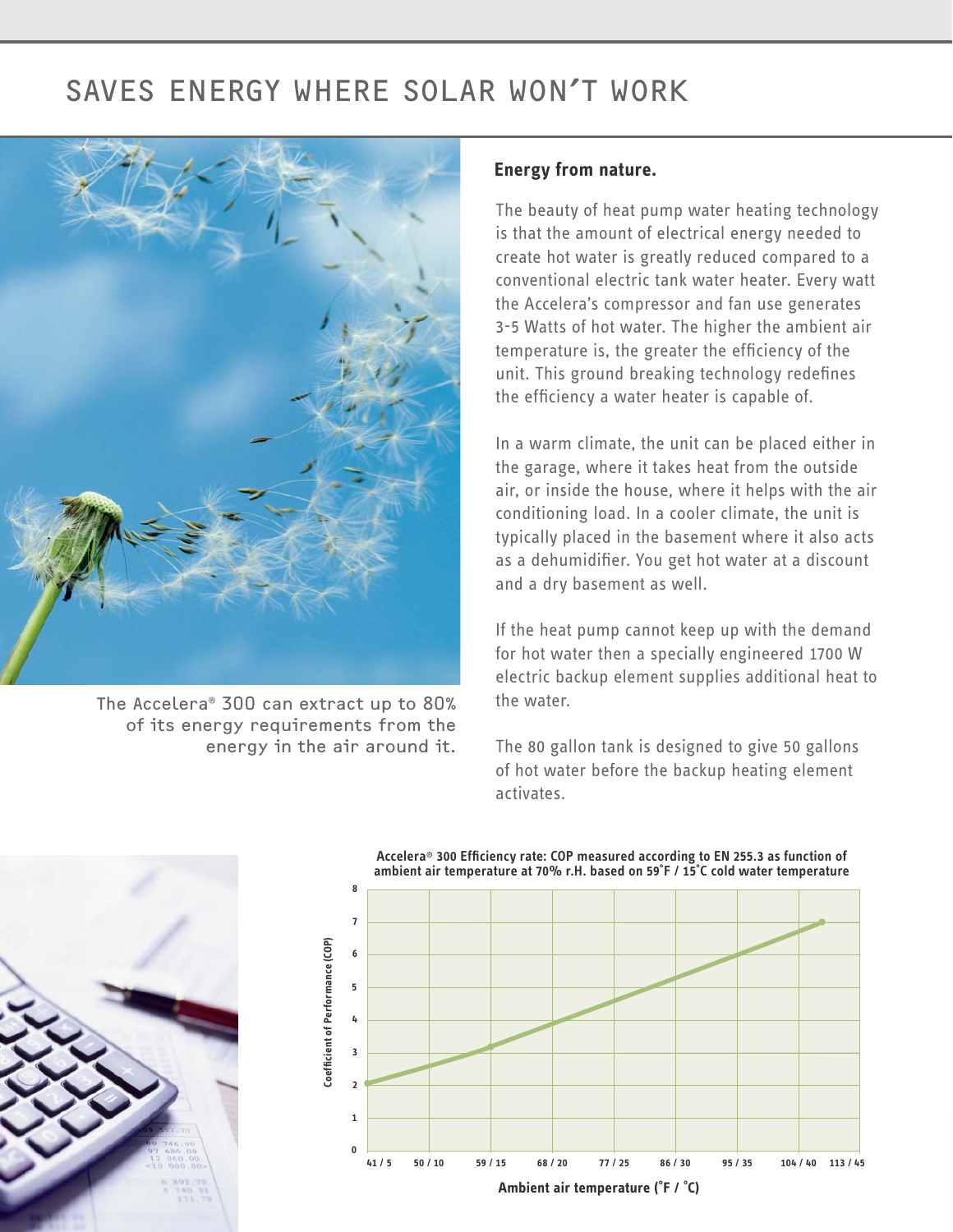### CAPTURE THE ENERGY

#### **STIEBEL ELTRON**





**State and Local Rebates / Incentives |** Regional incentives for the Accelera® 300 may be available. The US Department of Energy's Database of State Incentives for Renewables & Efficiency website, DSIRE, has up-to-date details at: http://www.dsireusa.org/

#### **Simple innovation from Germany.**

Heat pumps have been around for decades, but a heat pump water heater is a new concept. The Accelera® 300 works like an air conditioner but instead of dumping the heat outdoors, it puts it into the water.

The heat pump system contains a fan that forces air through an evaporator **(1)**. The evaporator contains a liquid refrigerant. When this refrigerant evaporates, it extracts heat from the ambient air.

The now warm gaseous refrigerant passes through the compressor **(2)** which increases its pressure. As the pressure increases, the temperature of the refrigerant rises. The refrigerant turns back into a liquid which is now hot.

The hot refrigerant then passes through the condenser **(3)**, which is wrapped around the water tank, transferring its heat to the water.

The refrigerant which is now cool then passes through an expansion valve **(4)**, where it goes back into a gaseous state and the process begins anew.